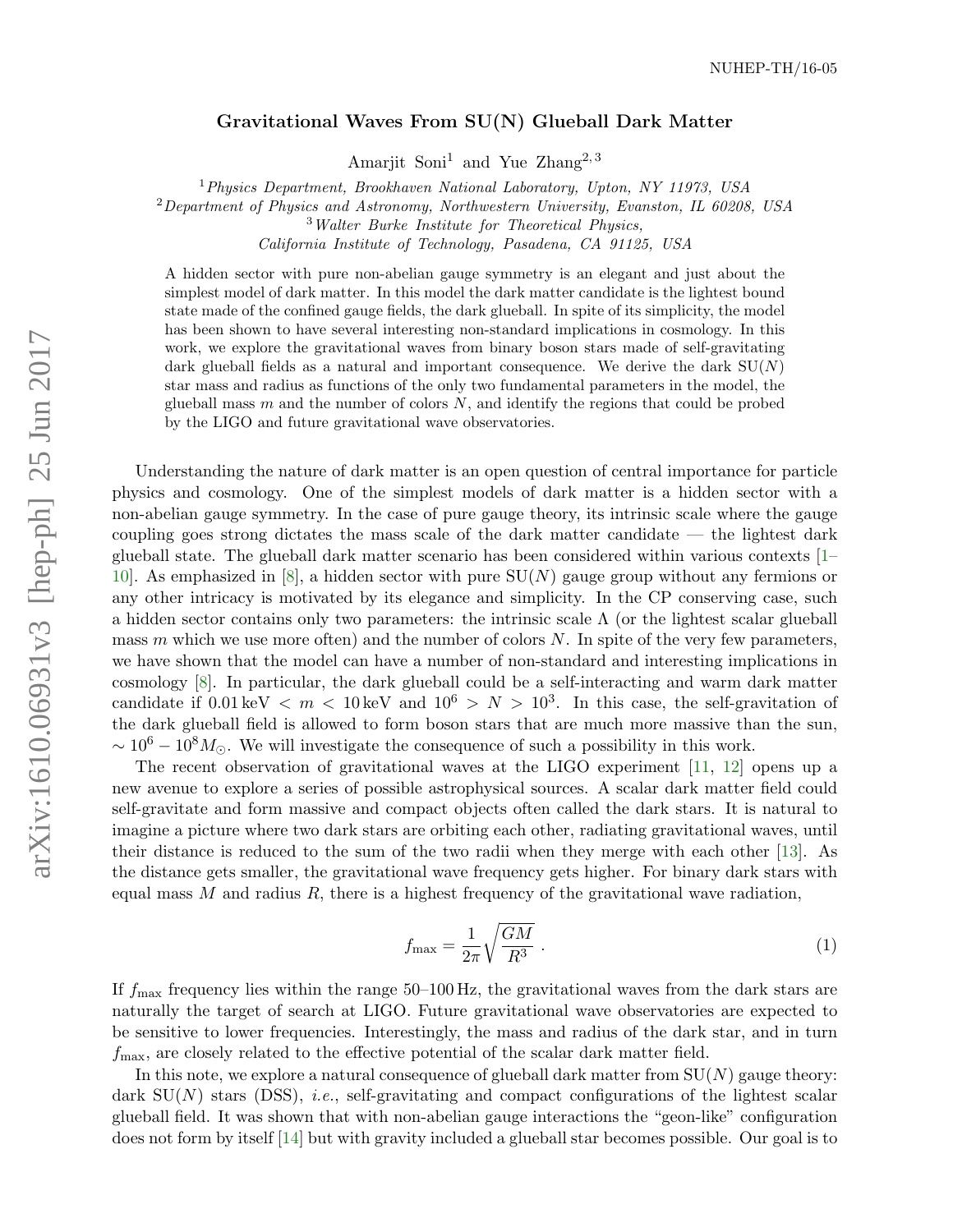derive the properties of DSS based on two models of scalar glueball potentials, and assuming binary DSS systems exist close by enough, identify the region of parameter space which LIGO and future gravitational wave observatories are sensitive to. There has been a long history in the literature of finding the boson star solutions for massive scalar fields without and with interactions [\[15–](#page-9-6)[24\]](#page-9-7). It was observed that a repulsive self interaction allows the boson star to become even much more massive than the sun  $[8, 24]$  $[8, 24]$  $[8, 24]$ . It was also realized that although for a complex scalar field the boson star solution is static, for a real scalar field the solution oscillates as a function of time [\[20\]](#page-9-8). The DSS we consider belongs to the latter case. For the non-interacting real scalar case, it has been solved numerically. In general, the scalar glueball field  $\phi(r, t)$  can be expanded in Fourier series of  $\cos(2j + 1)\omega t$ , where  $j \ge 0$  are integers. The numerical results in Refs. [\[20,](#page-9-8) [25\]](#page-9-9) showed that the series converges very quickly, and is dominated by  $j = 0$ . For simplicity, hereafter, we will make the assumption that the oscillation of the glueball field is dominated by a single frequency of order the scalar mass,  $\omega \sim m$ , which is also the case in light of the Bose-Einstein condensation. In this case, the space and time dependence in the glueball field  $\phi$  can be factorized. We look for spherical symmetric boson star solutions,

$$
\phi(r,t) \simeq \Phi(r) \cos \omega t \tag{2}
$$

An oscillating DSS by itself does not radiate gravitational waves, but a binary system made of a pair of DSS will do, especially right before they finally merge into each other. The gravitational wave frequency that LIGO can measure is  $f \sim 50 - 1000$  Hz. It is important to note that for the glueball to be a cold enough dark matter candidate, there is a huge hierarchy between f and  $\omega$ ,  $f \ll \omega$ . This implies that for a binary system, the time dependence information of individual boson star oscillations will not be measured, but only the time averaged effects instead. This suggests to us to average out the oscillation effects with frequency  $\omega$  throughout our calculation, in both the Klein-Gordon equation for  $\phi$  and the energy-momentum tensor in the Einstein equation.

With the time dependence of  $\phi$  averaged out (see below), it is sufficient to just consider the time independent part of the metric,

$$
ds^{2} = -B(r)dt^{2} + A(r)dr^{2} + r^{2}d\theta^{2} + r^{2}\sin^{2}\theta d\varphi^{2}.
$$
 (3)

For the general Lagrangian for  $\phi$ ,

$$
\mathcal{L} = -\frac{1}{2}g^{\mu\nu}\partial_{\mu}\phi\partial_{\nu}\phi - V(\phi) , \qquad (4)
$$

the coupled classical Einstein-Klein-Gordon equations (after the time average) take the form

<span id="page-1-0"></span>
$$
\frac{A'}{rA^2} + \frac{1}{r^2} \left( 1 - \frac{1}{A} \right) = 4\pi G \left[ \frac{\omega^2 \Phi(r)^2}{B} \left\langle \sin^2 \omega t \right\rangle + \frac{\Phi'(r)^2}{A} \left\langle \cos^2 \omega t \right\rangle + 2 \left\langle V(\Phi \cos \omega t) \right\rangle \right] , \tag{5}
$$

$$
\frac{B'}{rAB} - \frac{1}{r^2} \left( 1 - \frac{1}{A} \right) = 4\pi G \left[ -\frac{\omega^2 \Phi(r)^2}{B} \left\langle \sin^2 \omega t \right\rangle + \frac{\Phi'(r)^2}{A} \left\langle \cos^2 \omega t \right\rangle - 2 \left\langle V(\Phi \cos \omega t) \right\rangle \right] , \tag{6}
$$

$$
\Phi''(r) + \left(\frac{2}{r} + \frac{B'}{2B} - \frac{A'}{2A}\right)\Phi'(r) + A\left[\frac{\omega^2\Phi(r)}{B} - \left\langle \frac{1}{\cos\omega t}\frac{dV(\phi)}{d\phi} \right\rangle\right] = 0,
$$
\n(7)

where  $\prime$  ( $\dot{\phantom{a}}$ ) means derivative with respect to r (t). The symbol  $\langle \phantom{a} \rangle$  means taking the time averaging over the  $\phi$  oscillation period,  $2\pi/\omega$ .

In the next two sections, we will solve these equations for the DSS properties based on two assumptions of the scalar glueball effective potential.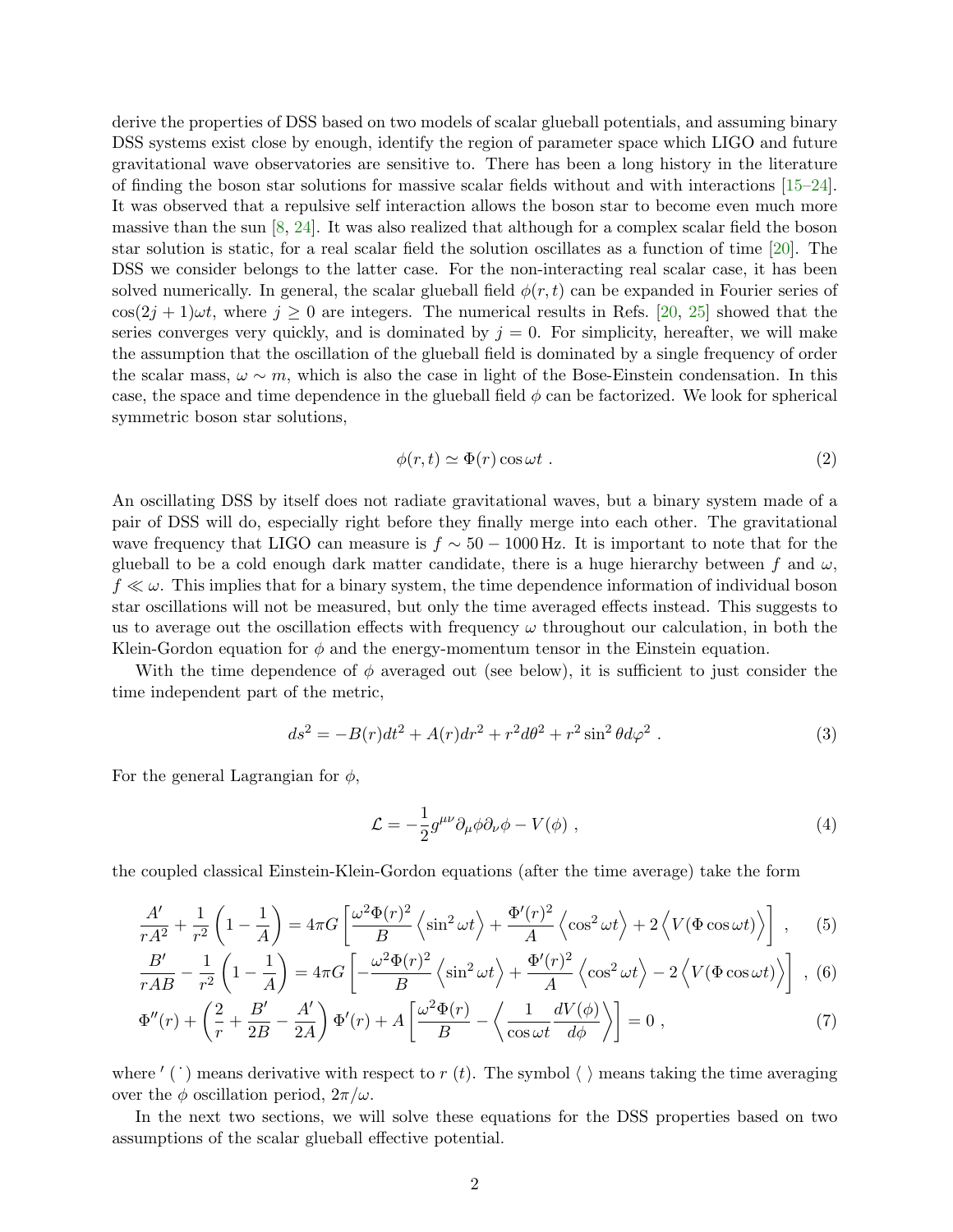## A. A.  $\phi^4$  Potential

As the first case, we assume a  $\lambda \phi^4$  potential for the dark glueball. This is a simplified but interesting case where the same quartic coupling controls both glueball dark matter self-interaction strength and the properties of the DSS. We assume  $\lambda > 0$  so the glueball self-interaction is repulsive, or equivalently, its contribution to the scalar potential energy is positive. Stable boson star configuration could be obtained when this repulsive interaction balances the attraction from gravity. The potential takes the form

<span id="page-2-4"></span>
$$
V(\phi) = \frac{1}{2}m^2\phi^2 + \frac{1}{4}\lambda\phi^4.
$$
 (8)

In this case, the above Eqs.  $(5, 6, 7)$  $(5, 6, 7)$  $(5, 6, 7)$  $(5, 6, 7)$  $(5, 6, 7)$  can be simplified to

<span id="page-2-0"></span>
$$
\mathcal{M}'(x) = x^2 \left[ \frac{1}{4} \left( \frac{\Omega^2}{B(x)} + 1 \right) \sigma(x)^2 + \frac{3}{32} \Lambda \sigma(x)^4 + \frac{\sigma'(x)^2}{4A(x)} \right] , \qquad (9)
$$

$$
\frac{B'(x)}{xA(x)B(x)} - \frac{1}{x^2} \left(1 - \frac{1}{A(x)}\right) = \frac{1}{2} \left(\frac{\Omega^2}{B(x)} - 1\right) \sigma(x)^2 - \frac{3}{32} \Lambda \sigma(x)^4 + \frac{\sigma'(x)^2}{4A(x)},\tag{10}
$$

$$
\sigma''(x) + \left(\frac{2}{x} + \frac{B'(x)}{2B(x)} - \frac{A'(x)}{2A(x)}\right)\sigma'(x) + A(x)\left[\left(\frac{\Omega^2}{B(x)} - 1\right)\sigma(x) - \frac{1}{2}\Lambda\sigma^3(x)\right] = 0\;, \tag{11}
$$

where we have defined  $x = mr$ ,  $\sigma =$  $\sqrt{4\pi G}\Phi$ ,  $\Omega = \omega/m$ ,  $\Lambda = \lambda/(4\pi Gm^2)$ , and

$$
A = \left(1 - \frac{2\mathcal{M}}{x}\right)^{-1} \tag{12}
$$

From the definition of Schwarzschild metric,  $M_{\text{pl}}^2 \mathcal{M}(x)/m$  is the mass of the star within a radius  $x/m$ . Note that M and x are both dimensionless.

We notice that for glueball dark matter, the model parameters satisfy the condition  $\Lambda \gg 1$ . In this case, the above equation can be further simplified. Following [\[19\]](#page-9-10), we further define  $\sigma_* = \sqrt{\Lambda} \sigma$ , this case, the above equation can be further simplified. Following [ $x_* = x/\sqrt{\Lambda}$ ,  $\mathcal{M}_* = \mathcal{M}/\sqrt{\Lambda}$ . First, the KG equation [\(11\)](#page-2-0) becomes

<span id="page-2-1"></span>
$$
\Lambda^{-1} \left[ \sigma''_*(x_*) + \left( \frac{2}{x_*} + \frac{B'(x_*)}{2B(x)} - \frac{A'(x_*)}{2A(x_*)} \right) \sigma'_*(x_*) \right] + A(x_*) \left[ \left( \frac{\Omega^2}{B(x_*)} - 1 \right) \sigma_*(x_*) - \frac{1}{2} \sigma^3_*(x_*) \right] = 0 \tag{13}
$$

In the large  $\Lambda$  limit, the first term can be dropped, and we obtain,

<span id="page-2-2"></span>
$$
\sigma_*(x_*) \simeq \sqrt{2\left(\frac{\Omega^2}{B(x_*)} - 1\right)}\,. \tag{14}
$$

This approximate relation is valid until  $\sigma_*$  approaches 0, where the second term in Eq. [\(13\)](#page-2-1) vanishes and we could no longer neglect the terms with derivative on  $\sigma_*$ . With Eq. [\(14\)](#page-2-2), the two Einstein equations take the form,

<span id="page-2-3"></span>
$$
\mathcal{M}'_{*}(x_{*}) \simeq x_{*}^{2} \left[ \frac{1}{4} \left( \frac{\Omega^{2}}{B(x)} + 1 \right) \sigma_{*}(x_{*})^{2} + \frac{3}{32} \sigma_{*}(x_{*})^{4} \right] , \qquad (15)
$$

$$
\frac{B'(x_*)}{x_* B(x_*)} \left(1 - \frac{2\mathcal{M}_*(x_*)}{x_*}\right) - \frac{2\mathcal{M}_*(x_*)}{x_*^3} \simeq \frac{1}{2} \left(\frac{\Omega^2}{B(x)} - 1\right) \sigma_*(x_*)^2 - \frac{3}{16} \sigma_*(x_*)^4 \ . \tag{16}
$$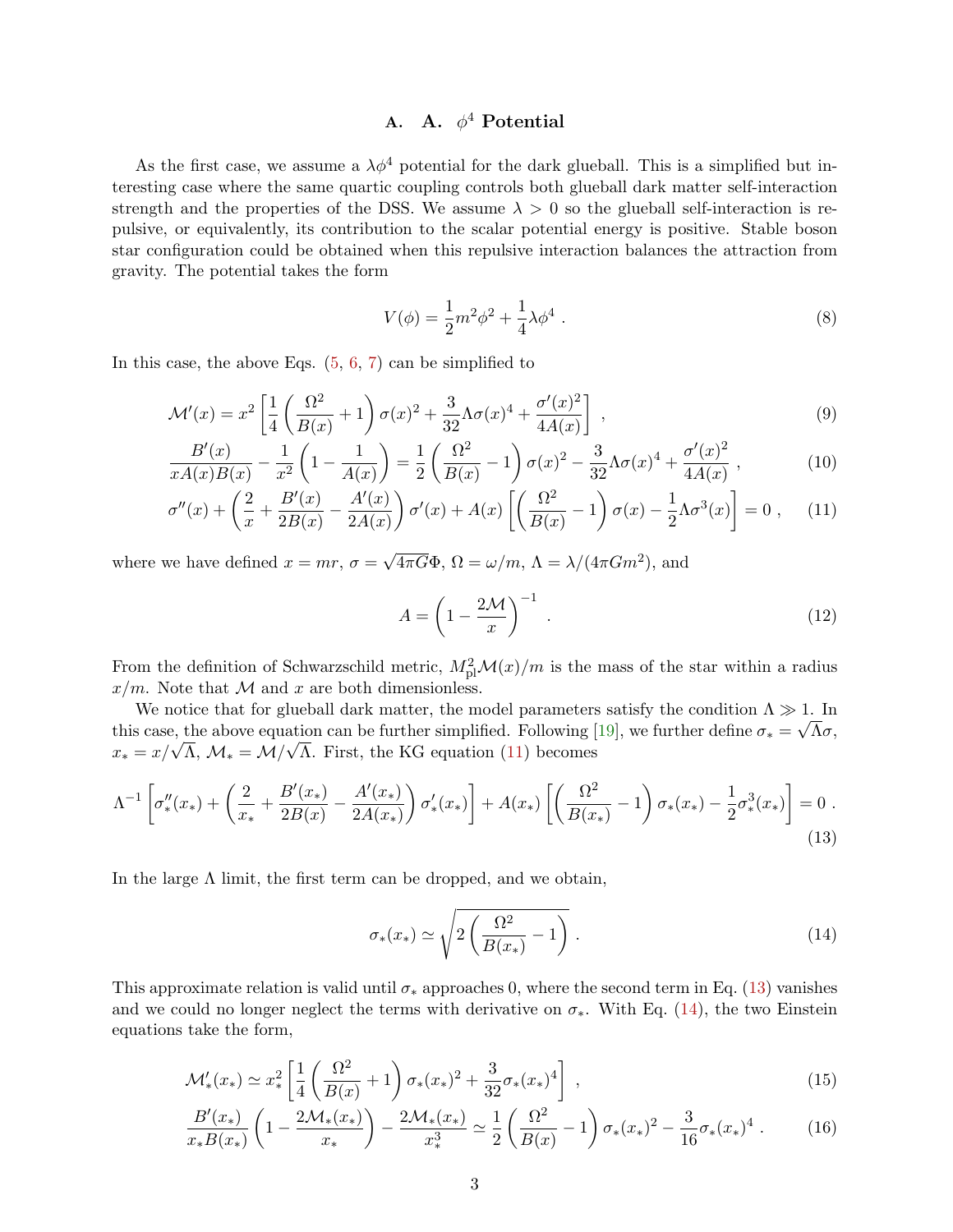We solve Eqs. [\(14,](#page-2-2) [15,](#page-2-3) [16\)](#page-2-3) numerically starting with boundary conditions at the origin  $\mathcal{M}_*(x_*)$ 0) = 0 up to the point  $x_* = x_R$  where  $\sigma_*(x_R) \to 0$ . We vary  $B(0)/\Omega^2 < 1$  as a free parameter. The boson star mass and radius are determined by,

<span id="page-3-0"></span>
$$
M = \sqrt{\frac{\lambda}{4\pi}} \frac{M_{pl}^3}{m^2} \mathcal{M}_*(x_R) , \qquad R = \sqrt{\frac{\lambda}{4\pi}} \frac{M_{pl}}{m^2} x_R . \tag{17}
$$

Note that from our definition above  $x_R$  and  $\mathcal{M}_*$  are dimensionless quantities, plotted in Fig. [1.](#page-4-0)

The results are shown as a function of  $B(0)/\Omega^2$  in Fig. [1.](#page-4-0) The shaded regions cannot be reached. This can be understood from the picture where the DSS accretes its mass by capturing more and more dark matter particles around it. The mass growth begins from the rightmost toward the left along the curve until it reaches the maximum at  $B(0)/\Omega^2 = 0.53$ , with  $\mathcal{M}_*(x_R) = 0.22$  and  $x_R = 1.35$ . Thus the mass and radius of the DSS are,

$$
M = \sqrt{\lambda} \left(\frac{0.3 \,\text{GeV}}{m}\right)^2 M_{\odot} , \quad R = \sqrt{\lambda} \left(\frac{0.3 \,\text{GeV}}{m}\right)^2 \times 10 \,\text{km} . \tag{18}
$$

where  $M_\odot=2\times10^{30}$  kg is the solar mass. This corresponds to the highest ratio,  ${\rm Max}[\mathcal{M}_*(x_R)/x_R^3]\simeq$ 0.09. From Eqs. [\(1\)](#page-0-0) and [\(17\)](#page-3-0), we derive the highest gravitational wave frequency,

<span id="page-3-2"></span>
$$
f_{\text{max}} = \frac{m^2}{2\pi M_{\text{pl}}} \sqrt{\frac{4\pi}{\lambda} \text{Max}\left[\frac{\mathcal{M}_*(x_R)}{x_R^3}\right]} \simeq 50 \text{ Hz} \times \sqrt{\frac{1}{\lambda}} \times \left(\frac{m}{0.05 \text{ GeV}}\right)^2 \,. \tag{19}
$$

## B. B. Glueball Potential From Large N Limit

In general, the scalar glueball potential not only contains the quartic term but also the cubic and higher dimensional interaction terms. In the large  $N$  limit, they follow the power counting  $\lambda_3 \sim 1/N$ ,  $\lambda_4 \sim 1/N^2$ ,  $\lambda_5 \sim 1/N^3$  and so on. In this section, we consider a more realistic dark glueball potential based on the large  $N$  power counting  $[8, 9]$  $[8, 9]$  $[8, 9]$ ,

<span id="page-3-3"></span>
$$
V(\phi) = \frac{a_2}{2!}m^2\phi^2 + \frac{a_3}{3!} \left(\frac{4\pi}{N}\right)m\phi^3 + \frac{a_4}{4!} \left(\frac{4\pi}{N}\right)^2\phi^4 + \frac{a_5}{5!} \left(\frac{4\pi}{N}\right)^3\frac{\phi^5}{m} + \cdots
$$
 (20)

The coefficients  $a_i$  are order 1 parameters and they could in principle be reliably determined from lattice calculations. To proceed, we will assume that all  $a_i = 1$ . In this case the potential takes the more compact form

$$
V(\phi) = \frac{m^4 N^2}{16\pi^2} \left( e^{\frac{4\pi\phi}{Nm}} - \frac{4\pi\phi}{Nm} - 1 \right) \,. \tag{21}
$$

We repeat the derivations similar to the  $\phi^4$  potential case, and reach the following coupled equations, in analogy to Eqs.  $(14, 15, 16)$  $(14, 15, 16)$  $(14, 15, 16)$  $(14, 15, 16)$  $(14, 15, 16)$ ,

<span id="page-3-1"></span>
$$
\frac{\Omega^2}{B(x_*)} \simeq {}_pF_q \left[ \{1/2\}, \{1, 3/2\}, 4\pi\sigma_*(x_*)^2 \right] \,, \tag{22}
$$

$$
\mathcal{M}'_*(x_*) \simeq x_*^2 \left[ \frac{\Omega^2}{4B(x)} \sigma_*(x_*)^2 + \frac{1}{16\pi^2} \left( I_0 \left( 4\pi \sigma_*(x_*) \right) - 1 \right) \right] \,, \tag{23}
$$

$$
\frac{B'(x_*)}{x_*B(x_*)}\left(1-\frac{2\mathcal{M}_*(x_*)}{x_*}\right)-\frac{2\mathcal{M}_*(x_*)}{x_*^3}\simeq \frac{\Omega^2}{2B(x)}\sigma_*(x_*)^2-\frac{1}{8\pi^2}\left(I_0\left(4\pi\sigma_*(x_*)\right)-1\right)\;, \tag{24}
$$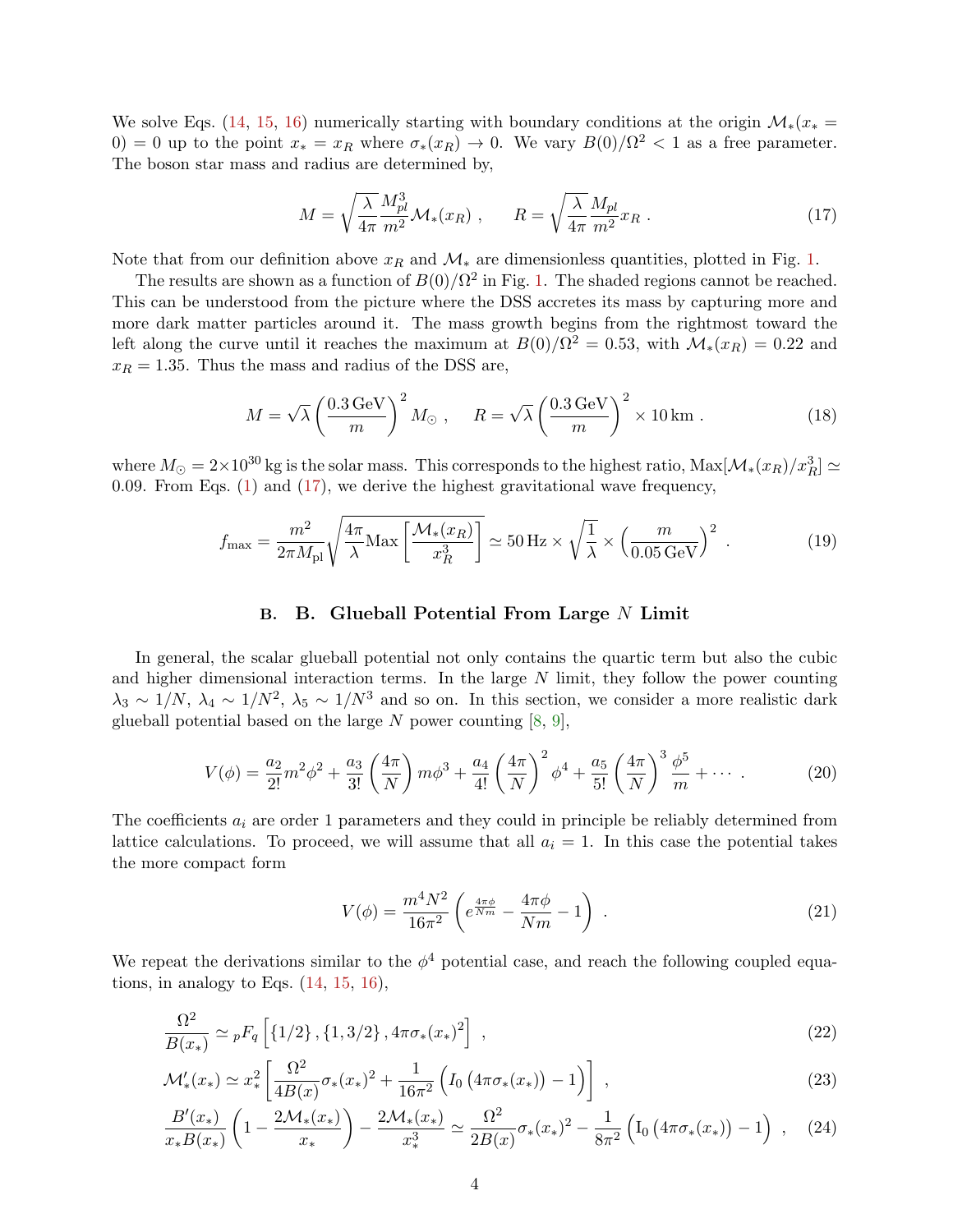

<span id="page-4-0"></span>FIG. 1. Properties of the DSS by numerically solving the coupled classical Einstein-Klein-Gordon equations with a  $\phi^4$  scalar glueball potential, as described in Section A. The upper plot shows the quantity  $\mathcal{M}_*(x_R)$ , the DSS mass in unit of  $\sqrt{\lambda/4\pi} \left(M_{\rm pl}^3/m^2\right)$ , as a function of the boundary condition  $B(0)/\Omega^2$ . The middle plot shows the quantity  $x_R$ , the DSS radius in unit of  $\sqrt{\lambda/4\pi} (M_{\rm pl}/m^2)$ , as a function of  $B(0)/\Omega^2$ . The lower plot shows the ratio  $\mathcal{M}_*(x_R)/x_R^3$  as a function of  $B(0)/\Omega^2$ . The blue shaded region is not accessible through the accretion process.

where the field and parameter redefinitions are similar to above, except that here  $\Lambda = 1/(4\pi G m^2 N^2)$ . Throughout the parameter space of interest to this study,  $\Lambda \gg 1$ . The function  $I_0$  is the modified Bessel function, and  ${}_{p}F_{q}$  is the generalized hypergeometric function.

For deriving Eq.  $(22, 23)$ , we have used the relations

$$
\left\langle \frac{e^{\frac{4\pi\Phi\cos\omega t}{Nm}}-1}{\cos\omega t}\right\rangle = \frac{4\pi\Phi}{Nm} {}_{p}F_{q}\left[\left\{1/2\right\},\left\{1,3/2\right\},\frac{4\pi^{2}\Phi^{2}}{N^{2}m^{2}}\right] ,\quad \left\langle e^{\frac{4\pi\Phi\cos\omega t}{Nm}}\right\rangle = I_{0}\left(\frac{4\pi\Phi}{Nm}\right) . \tag{25}
$$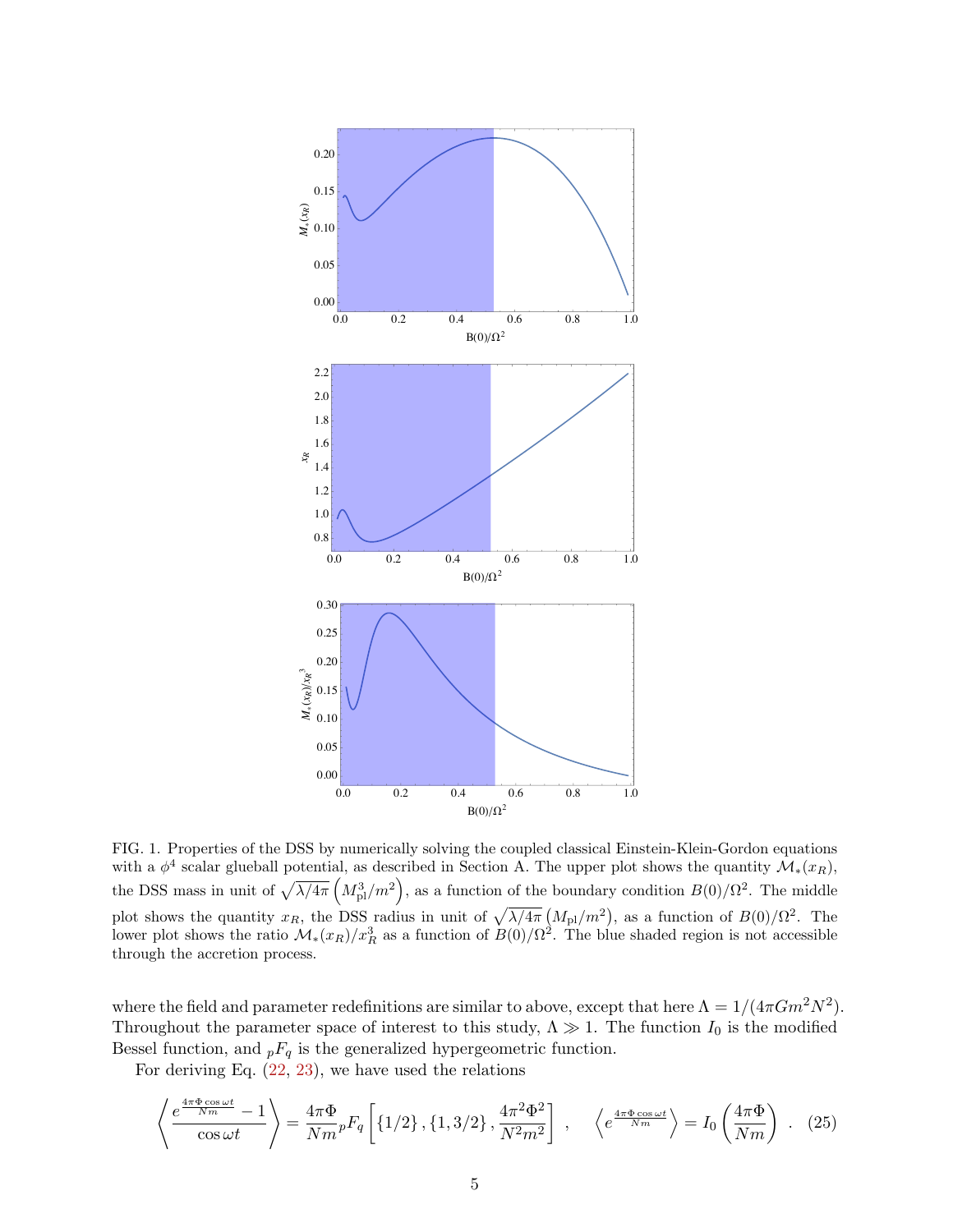

<span id="page-5-0"></span>FIG. 2. Properties of the DSS by numerically solving the coupled classical Einstein-Klein-Gordon equations with a scalar glueball potential following from large  $N$  counting, as described in Section B. The upper plot shows the quantity  $\mathcal{M}_*(x_R)$ , the DSS mass in unit of  $M_{\text{pl}}^3/\left(\sqrt{4\pi}Nm^2\right)$ , as a function of the boundary condition  $B(0)/\Omega^2$ . The middle plot shows the quantity  $x_R$ , the DSS radius in unit of  $M_{\text{pl}}/(\sqrt{4\pi}Nm^2)$ , as a function of  $B(0)/\Omega^2$ . The lower plot shows the ratio  $\mathcal{M}_*(x_R)/x_R^3$  as a function of  $B(0)/\Omega^2$ . The blue shaded region is not accessible through the accretion process.

The numerical results are shown in Fig. 2. Compared to the  $\phi^4$  case, if  $\lambda \simeq 1/N^2$ , we find that, by varying  $B(0)/\Omega^2$ , the DSS is allowed to be more massive and at the same time much larger in radius. As a result, the gravitational wave radiated from equal-mass binary DSS has lower frequency. We find the highest gravitational wave frequency that can be radiated by the binary glueball dark star system corresponds to  $B(0)/\Omega^2 = 0.32$ . At this point, the star mass reaches its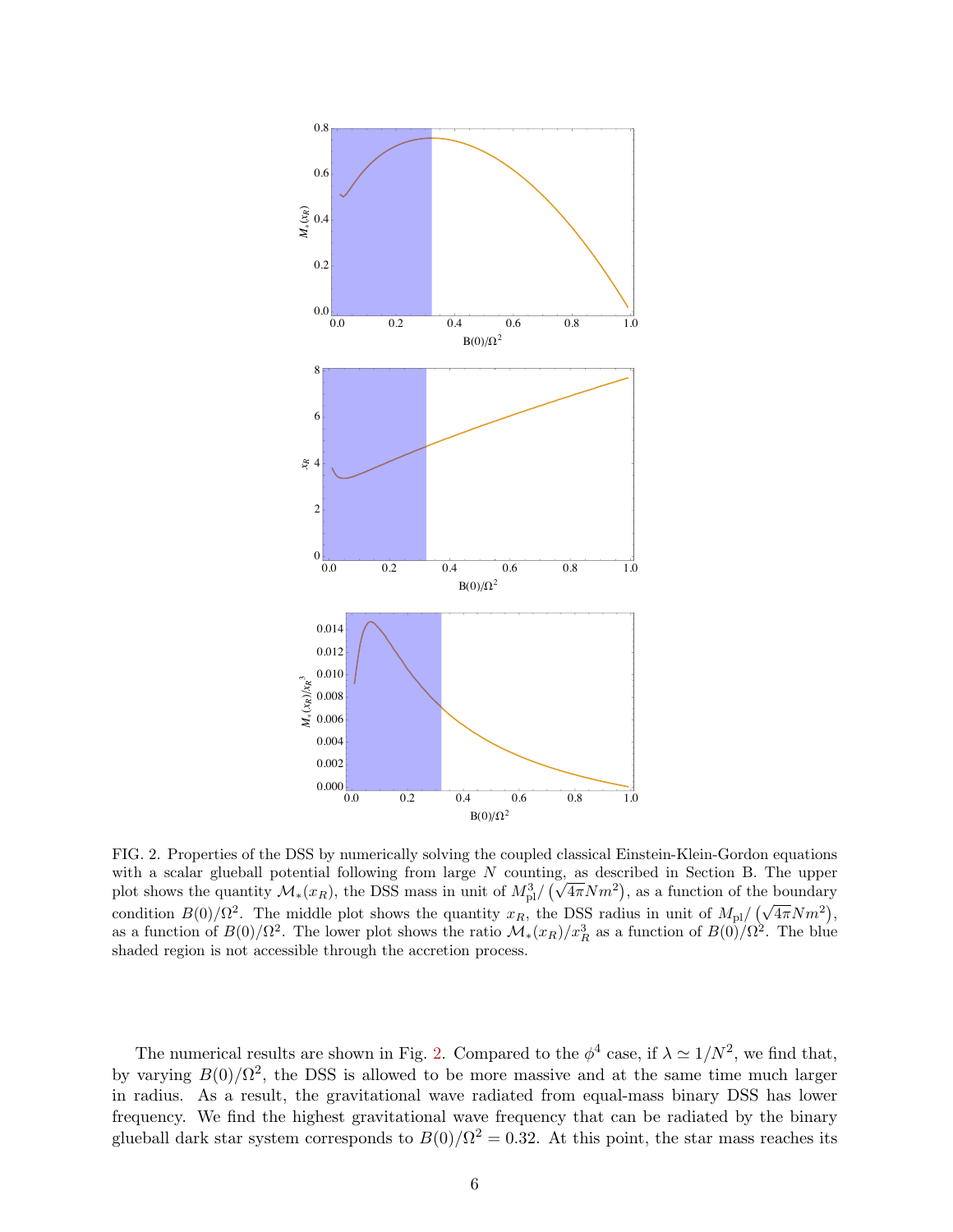

<span id="page-6-2"></span>FIG. 3. The LIGO experiment could probe the  $SU(N)$  glueball dark matter parameter space, assuming binary DDS exist. In the red region, the highest frequency of gravitational wave radiation calculated based on the large N glueball potential in section B, lies between  $50-1000$  Hz, thus this region can potentially be within the LIGO sensitivity. In the magenta region, the highest gravitational wave frequency from binary DSS is between 0.03 mHz and 0.1 Hz and could be probed by the future LISA/eLISA project. The regions between the dashed lines corresponds the case of  $\phi^4$  potential (discussed in section A). For the same  $SU(N)$  model, in the the yellow band the  $3 \rightarrow 2$  annihilation enables the lightest scalar glueball to have the proper free-streaming length to be a warm dark matter candidate, while in the blue band, the  $2 \rightarrow 2$  elastic scattering of the glueball dark matter is large enough for it to be a self-interacting dark matter candidate  $[8]$ . In the lower left corner, the gray region is already ruled out because of the bullet cluster and Lyman alpha observations.

maximum, with  $\mathcal{M}_{*}(x_R) = 0.74$  and  $x_R = 4.7$ . The corresponding mass and radius of DSS are,

<span id="page-6-0"></span>
$$
M = \sqrt{\frac{1}{4\pi}} \frac{M_{pl}^3}{N m^2} \mathcal{M}_*(x_R) = \left(\frac{1}{N}\right) \left(\frac{0.6 \,\text{GeV}}{m}\right)^2 M_{\odot} ,
$$
  

$$
R = \sqrt{\frac{1}{4\pi}} \frac{M_{pl}}{N m^2} x_R = \left(\frac{1}{N}\right) \left(\frac{0.6 \,\text{GeV}}{m}\right)^2 \times 10 \,\text{km} .
$$
 (26)

Interestingly, if  $m \sim 1$  GeV and  $N \sim \mathcal{O}(1)$ , the DSS has the typical mass as a massive compact halo object (MACHO). On the other hand, [8] showed that, for the dark glueball to be both selfinteracting and warm dark matter candidate, the favored ranges of parameters are  $m \sim 0.01$ 10 keV,  $N \sim 10^6 - 10^3$ . Following (26), this corresponds to the highest DSS mass in the range  $10^6 - 10^9 M_{\odot}$  and the lowest DSS radius in the range  $10^2 - 10^5 R_{\odot}$ , where the solar radius is  $R_{\odot} = 7 \times 10^5$  km.

With  $\mathcal{M}_*(x_R)/x_R^3 \simeq 0.007$ , we find the highest gravitational wave frequency is given by

<span id="page-6-1"></span>
$$
f_{\text{max}} = \frac{m^2}{2\pi M_{\text{pl}}} \sqrt{4\pi N^2 \text{Max}\left[\frac{\mathcal{M}_*(x_R)}{x_R^3}\right]} \simeq 50 \text{ Hz} \times N \times \left(\frac{m}{0.09 \text{ GeV}}\right)^2 \,. \tag{27}
$$

The frequency window most sensitive to the LIGO experiment is  $50-1000$  Hz. Therefore, if the  $f_{\text{max}}$ derived in Eqs.  $(19)$  or  $(27)$  lies within this window and if the DSS pair is located close enough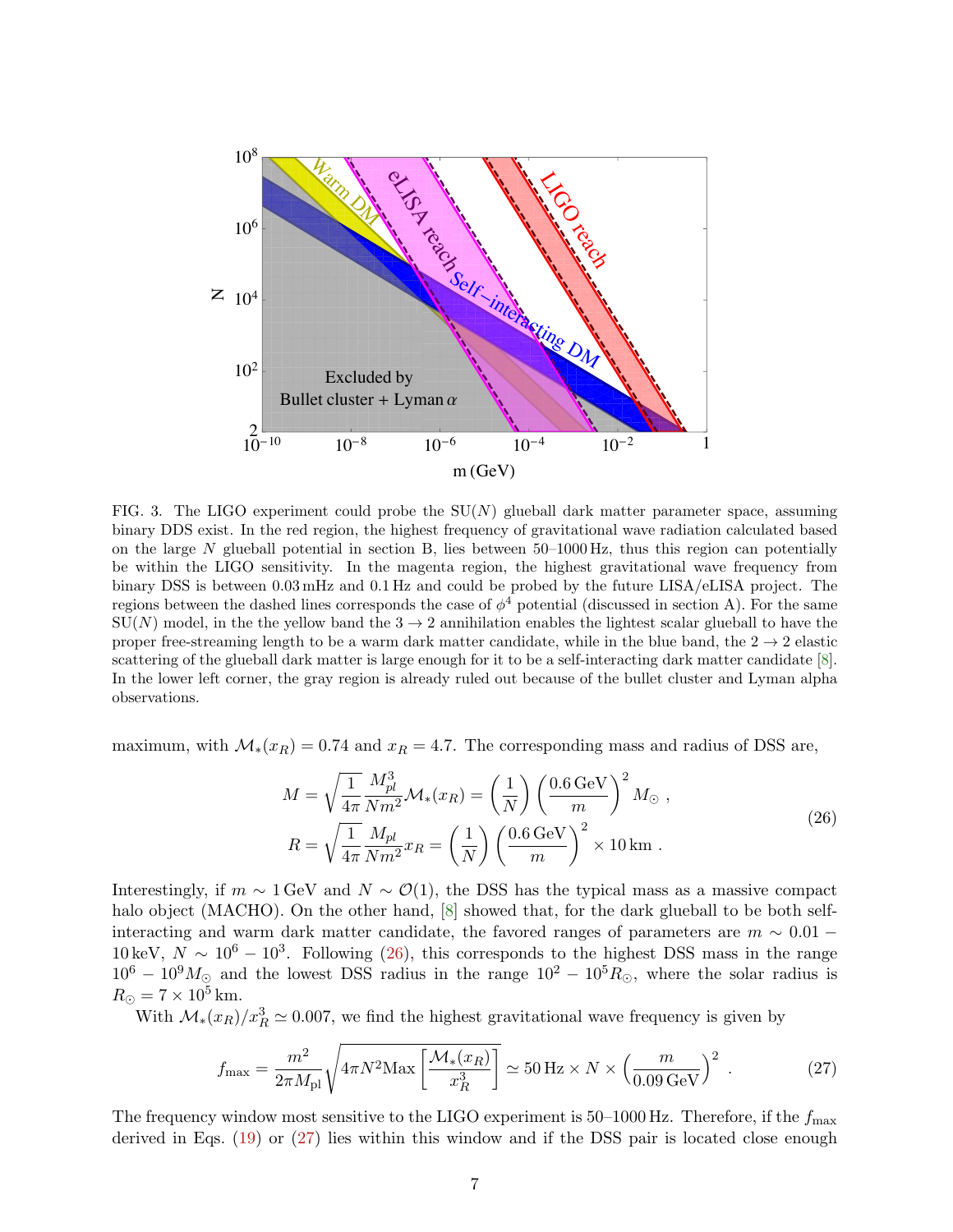to the earth, LIGO has the potential to detect the gravitational waves. For the  $SU(N)$  glueball model, the  $m-N$  parameter space that can potentially be probed by the future running of LIGO is shown in Fig.  $3$  by the red shaded band (for the large  $N$  potential) and by the region between the dark-red dashed lines (for the  $\phi^4$  potential). Here, we have set the value  $\lambda = 8\pi^2/(3N^2)$ , which follows from comparing Eqs.  $(8)$  and  $(20)$ . In this case, the two potentials make very similar predictions on the gravitational wave frequency.

Also shown in Fig. [3](#page-6-2) are the region of parameter space which allows the  $SU(N)$  glueball to be a warm dark matter candidate (yellow band) or self-interacting dark matter (blue band), as discussed in detail in Ref. [\[8\]](#page-9-1). In particular, the dark matter self-interaction cross section is given by  $\sigma_{2\to 2} \sim \lambda^2/m^2$  [\[8\]](#page-9-1), and here we assume the order one parameter  $a_4$  in Eq. [\(20\)](#page-3-3) to be in the range  $1/3 < a_4 < 3$ . On the other hand, the warm dark matter scenario can be achieved through the  $3 \rightarrow 2$  annihilation process among the glueball particles (possible with the large N potential) and the collisional damping  $[8]$ . In the lower left corner of Fig. [3,](#page-6-2) the glueball dark matter has either too strong self-interaction or too large damping scale in the power spectrum, and the gray region is already ruled out by the bullet cluster and Lyman- $\alpha$  forest observations.

Interestingly, the current LIGO experiment is already probing the self interacting glueball dark matter with mass scale around 0.1 GeV. The future gravitational wave observatories that are sensitive to lower frequencies (for example LISA/eLISA could probe  $0.03 \text{ mHz}$  to  $0.1 \text{ Hz}$  [\[26,](#page-9-12) [27\]](#page-9-13)) will be able to further probe the parameter space of a lighter (between keV and MeV) glueball dark matter, and even that of a warm dark matter. The region that could be potentially probed by eLISA is shown by the magenta band in Fig. [3.](#page-6-2)

## C. Conclusion and Outlook

To summarize, in this work we explored a natural and important consequence of having glueball dark matter from a hidden sector with pure  $SU(N)$  gauge symmetry — the formation of dark  $SU(N)$  stars (DSS). We solved the classical Einstein-Klein-Gordon equations for the mass-radius relations of the DSS. Because the dark glueball is a real scalar, the DSS configuration in general is time dependent and oscillates with a frequency given by the glueball mass. In our calculation, we take advantage of the large hierarchy where each DSS oscillation frequency is much higher than the gravitational wave frequency radiated by binary DSS (that can be observed, for example, by LIGO), and semi-analytically solve for the time-averaged DSS configuration.

Based on this calculation, we derive the frequency of gravitational waves radiated by binary DSS systems, as a function of the only two parameters in this simple model, the glueball mass  $m$ and the number of colors N. We confront the model predictions to the frequency window sensitive to LIGO and future gravitational wave observatories, and find the regions of parameter space which could potentially be probed. This model offers an exciting connection between the gravitational wave radiation on compact dark stellar scales and the dark matter self-interaction on (dwarf-) galactic scales. Our main results are summarized in the key plot Fig. [3.](#page-6-2)

There are several further comments in order.

• Throughout our discussions the scalar glueball dark matter is treated effectively as a scalar field. On the theoretical side, it is known to be not easy to generate a small mass for a fundamental scalar particle. A much more appealing way is to generate the mass dynamically in an  $SU(N)$  gauge theory, where the dimensional transmutation is a well understood effect. On cosmological scales, at the moment we do not know how to differentiate our glueball from a fundamental scalar. This is an interesting and open issue to which we may return in the future.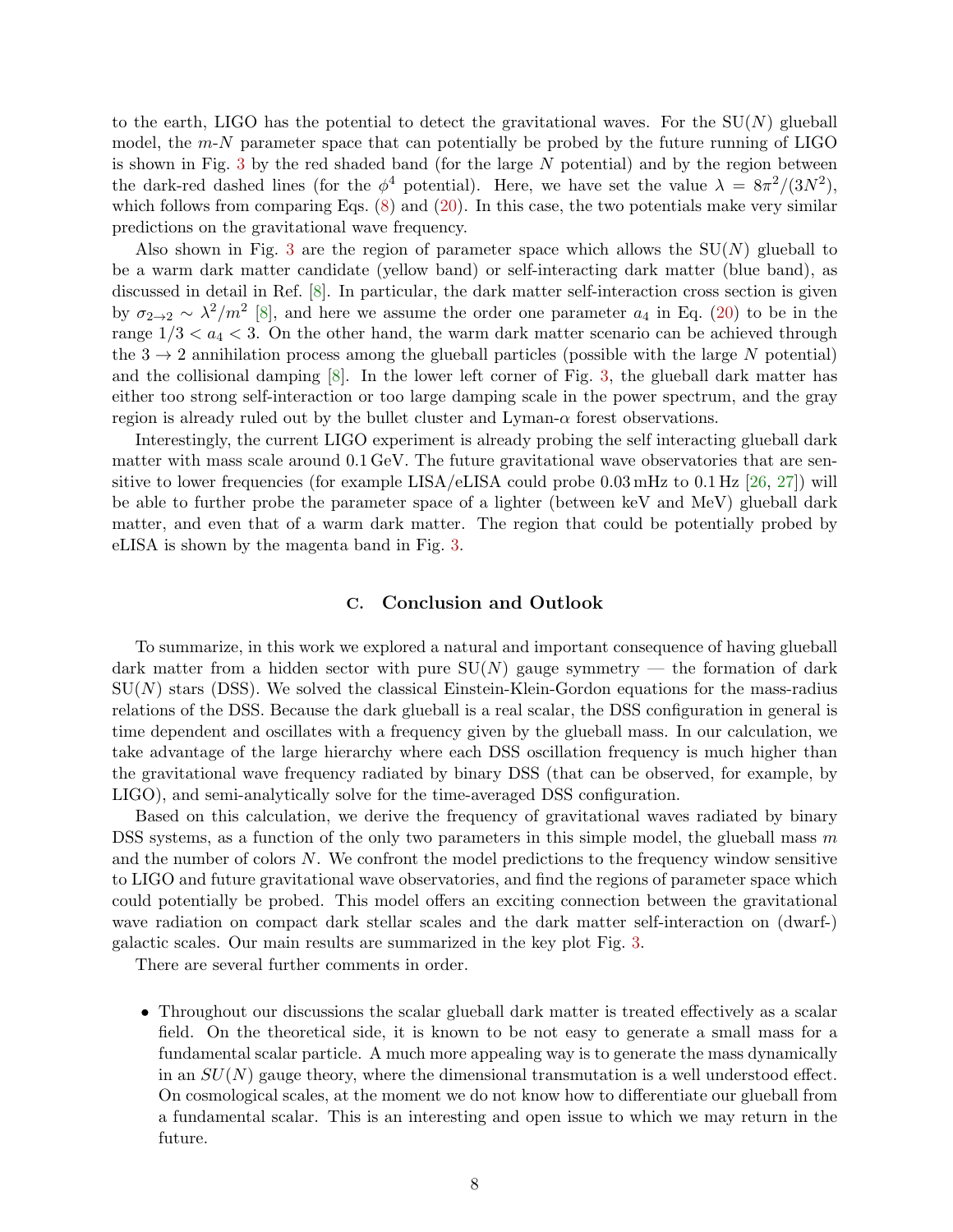- We find the ratio of our glueball dark matter radius to its mass is  $(R/M)_{\text{DSS}} = x_R/(M_{pl}^2 \mathcal{M}_*(x_R)).$ In contrast, the ratio for a Schwarzschild black hole is simply  $(R/M)_{\text{BH}} = 2/M_{pl}^2$ . From our numerical calculation, we find that  $x_R/\mathcal{M}_*(x_R) > 2$  is always the case, thus the radius of the DSS is larger than the Schwarzschild radius of a black hole with equal mass. Therefore, a DSS will not collapse into a black hole.
- Because the mass-radius relation of our glueball dark star is different from that of a black hole, it may be possible to distinguish the binary glueball dark star from a binary black hole as the source for gravitational waves. The useful information in the gravitational wave spectrum for this precision measurement includes the time dependence of gravitational wave frequency, the amplitude, as well as the maximum frequency.
- One might also consider a binary system made of one black hole and one glueball dark star. The highest orbiting angular frequency (just before merging),  $\omega$ , satisfies  $\omega^2 \simeq$  $2G(M_{\rm BH}+M_{\rm DSS})/(R_{\rm BH}+R_{\rm DSS})^3$ . Clearly, in the case when  $M_{\rm BH} \gg M_{\rm DSS}$  and  $R_{\rm BH} \gg$  $R<sub>DSS</sub>$  (or the other way around), it is similar to the highest frequency for the case of binary black hole (binary DSS) merging.
- Another potential way to distinguish the glueball dark stars and black holes is to study the gamma ray portion in the total energy loss (compared to the energy carried away by gravitational waves) during the merging process. This may be significant if the dark glueball is light thus its occupation number is high in the DSS, and if the dark glueball has strong enough coupling to the SM photon via higher dimensional operators. The gamma ray emissions can serve as the point-like source for locating the position of the DSS merger. We leave a more quantitative calculation of this interesting possibility to a future work.
- Last but not the least, it is also an interesting and relevant question to investigate the formation and accretion process of the dark stars in the early universe and during galaxy formations, which will inform us the fraction of glueball dark matter in the form of the dark  $SU(N)$  stars. The abundance of DSS depends on the primordial density perturbations in the glueball dark matter, and therefore is sensitive to the history of the very early universe. The relic abundance of the very massive DSS can impact the dynamics of (dwarf) galaxy formation and is strongly constrained [\[28\]](#page-9-14).

As an added note, a first-order phase transition of the dark  $SU(N)$  sector in the early universe could also source gravitational waves [\[29\]](#page-9-15). The corresponding frequency is typically much lower than that from binary dark stars considered in this work.

Acknowledgement. We would like to thank John Terning and Enrico Rinaldi for discussions. The work of AS is supported in part by the DOE Grant No. DE-AC-02-98CH10886. This work of YZ is supported by the DOE Grant No. DE-SC0010143. Y.Z. acknowledges the hospitality from the Aspen Center for Physics Aspen Center for Physics, which is supported by National Science Foundation grant PHY-1066293.

<span id="page-8-0"></span>[1] E. D. Carlson, M. E. Machacek and L. J. Hall, Astrophys. J. 398, 43 (1992). doi:10.1086/171833

<sup>[2]</sup> A. E. Faraggi and M. Pospelov, Astropart. Phys. 16, 451 (2002) doi:10.1016/S0927-6505(01)00121-9 [hep-ph/0008223].

<sup>[3]</sup> J. E. Juknevich, D. Melnikov and M. J. Strassler, JHEP 0907, 055 (2009) doi:10.1088/1126- 6708/2009/07/055 [arXiv:0903.0883 [hep-ph]].